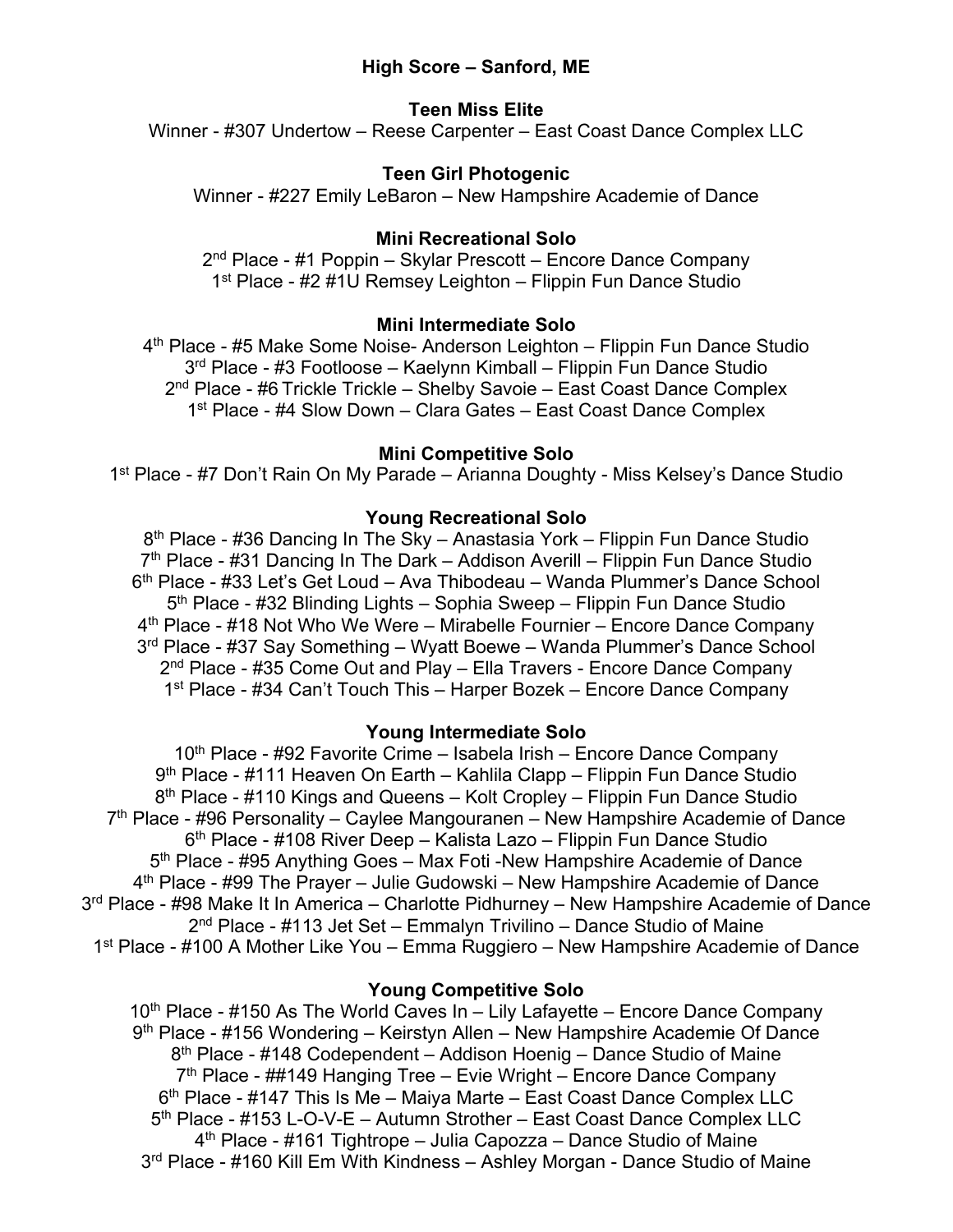2nd Place - #157 Proud – Hazel Hubbard – East Coast Dance Complex LLC 1st Place - #155 Ain't Love A Kick – Addison Varney – Dance Studio of Maine

## **Teen Intermediate Solo**

8th Place - #197 Skinny Love – Kimberly Stiffler – Wanda Plummer's Dance School  $7<sup>th</sup>$  Place - #190 Creep – Amy Fletcher – New Hampshire Academie of Dance 6<sup>th</sup> Place - #192 Mr Blue Sky – Lexie Ireland – Flippin Fun Dance Studio 5<sup>th</sup> Place - #193 Road Less Traveled – Sarah Irish -Wanda Plummer's Dance School 4th Place - #194 Say I Won't – Addy Lyons – Flippin Fun Dance Studio 3rd Place - #198 Keep Your Head Up – Olivia Hillgrove – Studio RED 2nd Place - #195 Lost Without You – Mackenzie Vincent – Flippin Fun Dance Studio 1st Place - #196 Salute – Alyssa Tremblay – Camire School of Dance

# **Teen Competitive Solo**

10<sup>th</sup> Place - #284 Sweet Child O Mine – Christina Hittle – Scarborough Dance Center 9<sup>th</sup> Place - #265 Bye Felicia – Ryan Causey – Dance Studio of Maine 8<sup>th</sup> Place - #290 Stay – Kyra Day – Dance Studio of Maine  $7<sup>th</sup>$  Place - #259 All Goes Wrong – Mia Cote – Dance Studio of Maine 6th Place - #273 On My Own – Evelyn Godbout – New Hampshire Academie of Dance 5<sup>th</sup> Place - #307 Undertow - Reese Carpenter - East Coast Dance Complex, LLC 4th Place - #255 Knife – Hilarie Cullen – New Hampshire Academie of Dance 3<sup>rd</sup> Place - #288 Singin In The Rain – Preston Henderson – Studio RED 2nd Place - #281 I Don't Know My Own Strength – Charlotte Sevin – New Hampshire Academie of Dance 1<sup>st</sup> Place - #291 Everybody Wants To Rule The World – Krysta Raymond – Scarborough Dance **Center** 

## **Senior Intermediate Solo**

6th Place - #223 Love Is A Compass – Keeli Towne – Wanda Plummer's Dance School  $5<sup>th</sup>$  Place - #221 Amen – Abby Eaton – New Hampshire Academie of Dance 4th Place - #224 I Don't Understand – Quinn Calder – New Hampshire Academie of Dance 3<sup>rd</sup> Place - #226 Devil Went Down To Georgia – Breya Whitman – Camire School of Dance  $2<sup>nd</sup>$  Place - #225 Love Is Easy – Iniko Taylor – New Hampshire Academie of Dance 1st Place - #222 Jeux D'eau – Rachael Rademacher – Studio RED

## **Senior Competitive Solo**

10<sup>th</sup> Place - #379 Les Filles Desire – Ellie Mitschele – Encore Dance Company 9<sup>th</sup> Place - #399 What's Wrong – Bella Moulton – Dance Studio of Maine 8th Place - #395 Say I'm Sober – Kaitlyn Cushing Dance Studio of Maine 7<sup>th</sup> Place - #417 I'd Never Dream You'd Leave – Ella Doyon – Dance Studio of Maine 6th Place - #407 Older Than I Am – Paige Kelly – Studio RED 5<sup>th</sup> Place - #114 Flat Foot Floogie – Abby Freese – Spotlight Dance company 4th Place - #391 Envy – Kaylee Snyder – Dance Studio of Maine 3<sup>rd</sup> Place - #421 Temptations – Wesley Henderson – Studio RED 2nd Place - #392 Karma – Ella Kitchen – Dance Studio of Maine 1<sup>st</sup> Place - #390 One Way or Another – Sarah Rosen – Scarborough Dance Center

# **Mini Recreational Duo/Trio**

4th Place - #41 Watch Me – Wanda Plummer's Dance School 3<sup>rd</sup> Place - #43 I'm Dorothy – Flippin Fun Dance School 2<sup>nd</sup> Place - #42 Cover Me In Sunshine – Studio RED 1<sup>st</sup> Place - #40 Girls Night Out – Dance Studio of Maine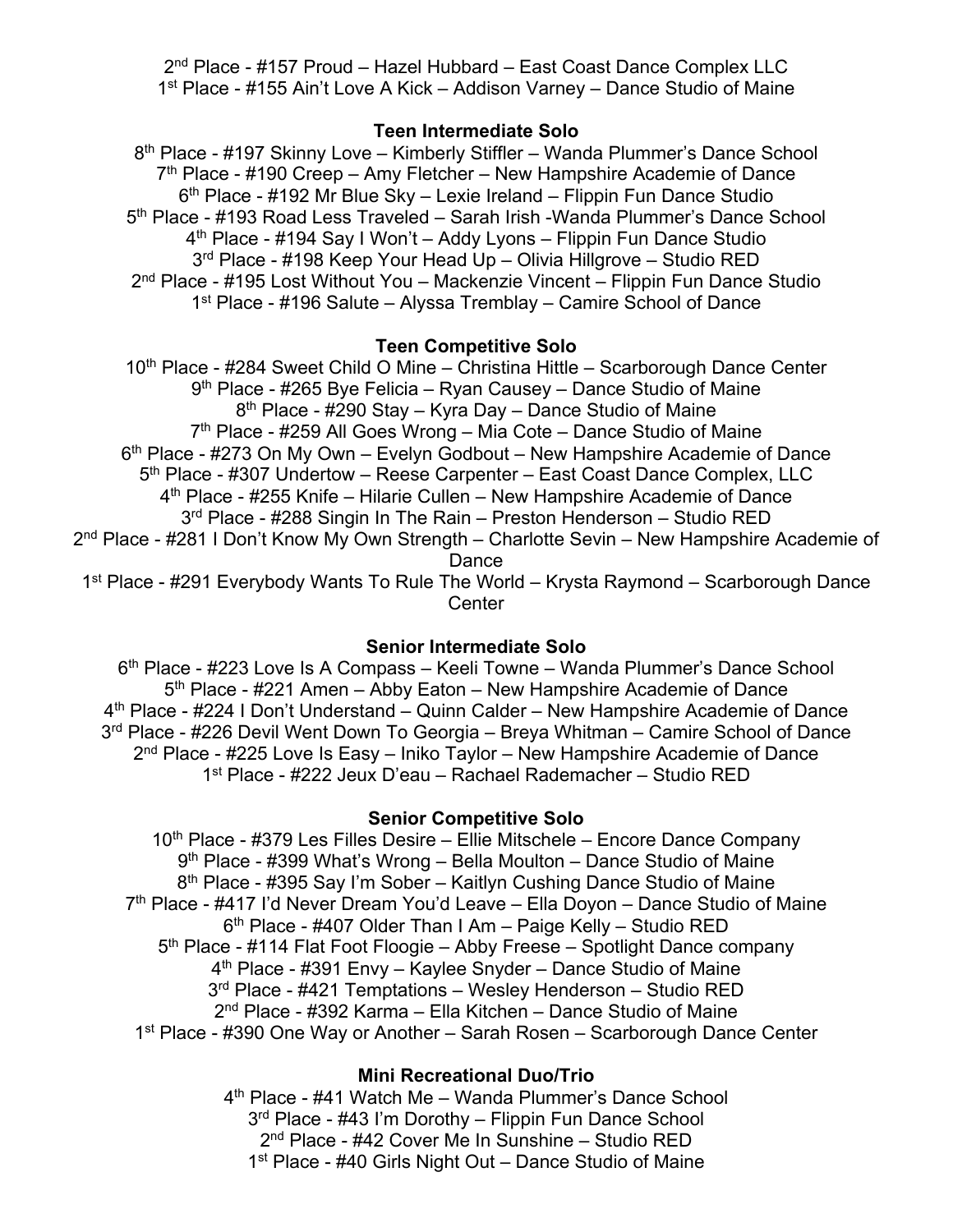### **Mini Intermediate Duo/Trio**

3rd Place - #46 Girl Power – HoldYourHeadHi Dance Studio 2nd Place - #44 Anytime You Need A Friend – HoldYourHeadHi Dance Studio 1<sup>st</sup> Place - #47 Home To You – Flippin Fun Dance Studio

#### **Mini Competitive Duo/Trio**

1<sup>st</sup> Place - #48 Never Never Land- Miss Kelsey's Dance Studio

## **Young Recreational Duo/Trio**

5<sup>th</sup> Place - #85 Let's Get Crazy – Wanda Plummer's Dance School 4th Place - #84.1 Sister Sister – Miss Kelsey's Dance Studio 3<sup>rd</sup> Place - #89 Hometown Hero – Flippin Fun Dance Studio 2nd Place - #81 Sister Power 2point0 – Encore Dance Company 1<sup>st</sup> Place - #84 Bestie – Encore Dance Company

#### **Young Intermediate Duo/Trio**

10<sup>th</sup> Place - #187 Respect – Studio RED 9th Place - #176 Dripesha – Encore Dance Company 8<sup>th</sup> Place - #185 House Party – Flippin Fun Dance Studio  $7<sup>th</sup>$  Place - #181 Grow – Dance Studio of Maine 6<sup>th</sup> Place - #173 Yo Mama – Flippin Fun Dance Studio 5th Place - #177 Something Good – New Hampshire Academie of Dance 4th Place - #172 All The Stars – Studio RED 3rd Place - #182.1 Small Moments – Studio RED 2<sup>nd</sup> Place - #175 Vibes – Encore Dance Company 1st Place - #187.1 Chim Chim – Studio RED

#### **Young Competitive Duo/Trio**

10<sup>th</sup> Place - #143 Self Love – Dance Studio of Maine 9th Place - #130 Just Like A Child – Dance Studio of Maine 8<sup>th</sup> Place - #134 Fast – Encore Dance Company 7<sup>th</sup> Place - #126 Mad World – Miss Kelsey's Dance Studio 6<sup>th</sup> Place - #132 Spicy – Encore Dance Company 5<sup>th</sup> Place - #129 Breathe – Encore Dance Company 4th Place - #142 Mamma Mia – Dance Studio of Maine 3<sup>rd</sup> Place - #140 Throwback Love – Dance Studio of Maine 2nd Place - #133.1 Giants – Dance Studio of Maine 1st Place - #127 I'll Stand By You – East Coast Dance Complex, LLC

#### **Teen Intermediate Duo/Trio**

5<sup>th</sup> Place - #211 Who You Are – Hold Your Head Hi Dance Studio 4th Place - #212 Beautiful – HoldYourHeadHi Dance Studio 3<sup>rd</sup> Place - #209 'Til the Dawnn – Wanda Plummer's Dance School 2nd Place - #208 Color Me In – Flippin Fun Dance Studio 1<sup>st</sup> Place - #205 Leaving Lonesome Flats – Wanda Plummer's Dance School

# **Teen Competitive Duo/Trio**

10<sup>th</sup> Place - #245 Do It Like This – Dance Studio of Maine 9th Place - #237 You Don't Know Me – Dance Studio of Maine 8<sup>th</sup> Place - #238 Sign Of The Times – New Hampshire Academie of Dance  $7<sup>th</sup>$  Place - #244 Beggin – Dance Studio of Maine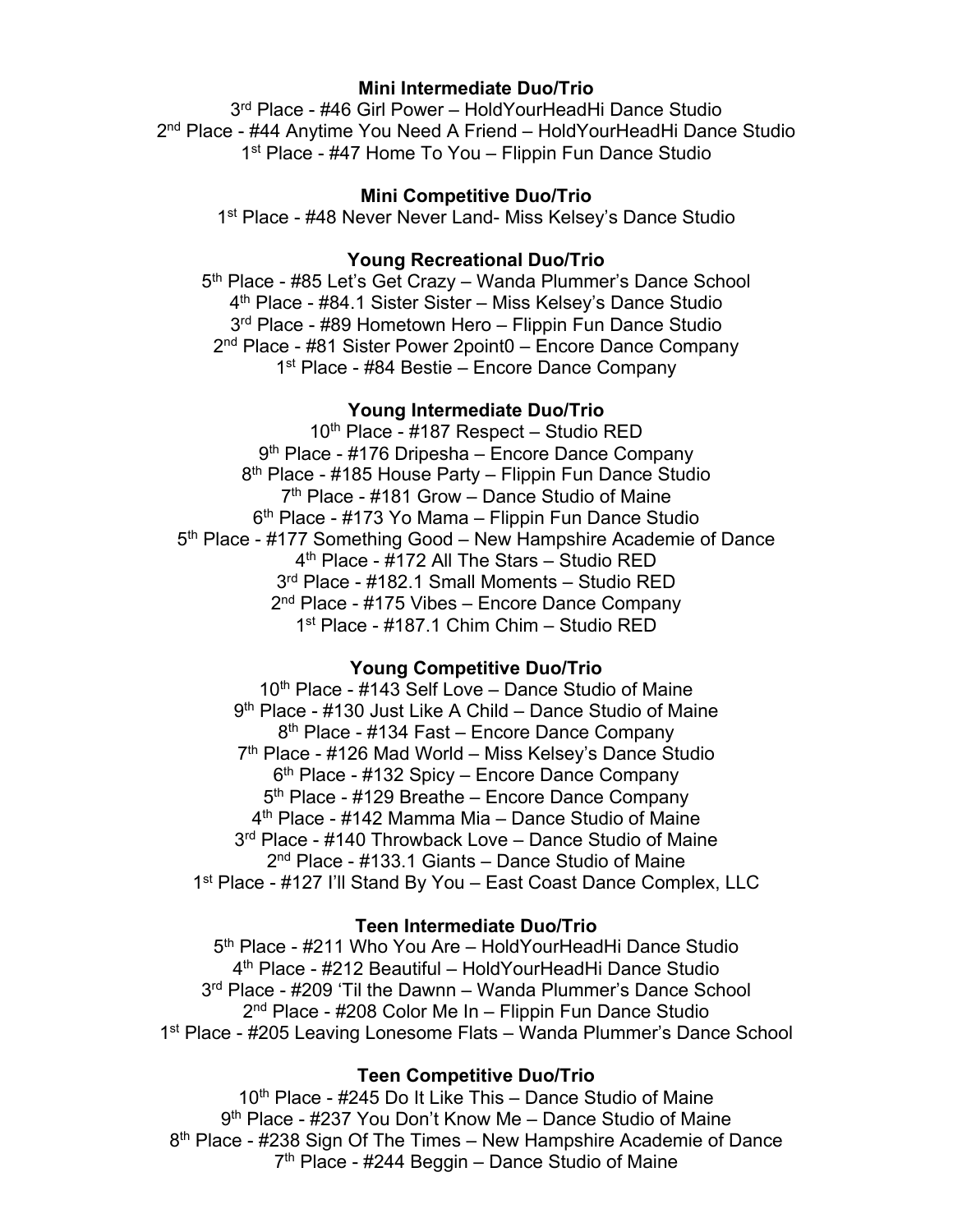6<sup>th</sup> Place - #235 Razzle Dazzle – Scarborough Dance Center 5<sup>th</sup> Place - #230 Skin and Bones – Dance Studio of Maine  $4<sup>th</sup>$  Place - #139 Hustle – Spotlight Dance Company 3rd Place - #241 Just Like Him – Studio RED 2nd Place - #239 Tell Him – New Hampshire Academie of Dance 1<sup>st</sup> Place - #231 Time – Dance Studio of Maine

# **Senior Recreational Duo/Trio**

1st Place - #216 Remember Me This Way – HoldYourHeadHi Dance Studio

## **Senior Intermediate Duo/Trio**

1<sup>st</sup> Place - #220 No Matter Where You Are – Studio RED

#### **Senior Competitive Duo/Trio**

10<sup>th</sup> Place - #350 Bring On The Men - Scarborough Dance Center 9<sup>th</sup> Place - #351 Someone To Stay – Scarborough Dance Center 8<sup>th</sup> Place - #348 Remember Us This Way – New Hampshire Academie of Dance 7<sup>th</sup> Place - #344 Don't You Dare – Dance Studio of Maine  $6<sup>th</sup>$  Place - #346 Sheesh – Dance Studio of Maine 5<sup>th</sup> Place - #123 Eyes On Fire – Spotlight Dance Company 4<sup>th</sup> Place - #343 No Love Without Risk – Encore Dance Company 3rd Place - #352 Experience – Studio RED 2<sup>nd</sup> Place - #347 Black Car – Dance Studio of Maine 1<sup>st</sup> Place - #342 The Cave – Studio RED

#### **Tiny Recreational Small Group**

2<sup>nd</sup> Place - #50 Best of Both Worlds – Hold Your Head Hi Dance Studio 1<sup>st</sup> Place - #51 Do You Believe In Magic – East Coast Dance Complex LLC

## **Mini Recreational Small Group**

10<sup>th</sup> Place - #82 Celebration – Scarborough Dance Center 9th Place - #12 Trip A Little Light Fantastic – New Hampshire Academie of Dance 8th Place - #20 Take TO The Sky – New Hampshire Academie of Dance  $7<sup>th</sup>$  Place - #11 Juice – Dance studio of Maine 6<sup>th</sup> Place - #21 Little Red Riding Hood – Flippin Fun Dance Studio 5th Place - #13 Shine Bright – Studio Red 4th Place - #15 Ducktales – New Hampshire Academies of Dance 3<sup>rd</sup> Place - #9 Santa's Coming To My House Tonight – Wanda Plummer's Dance School 2nd Place - #19 Man I Feel Like A Woman – Dance Studio of Maine 1<sup>st</sup> Place - #10 Lemonade Stand – Encore Dance Company

### **Mini Intermediate Small Group**

2nd Place - #23 Crazier – HoldYourHead Hi Dance Studio 1<sup>st</sup> Place - #22 Respect – East Coast Dance Complex, LLC

# **Young Recreational Small Group**

10<sup>th</sup> Place - #61 The Coffee Song – Flippin Fun Dance Studio 9<sup>th</sup> Place - #54 Absolutely Final Goodbye – Dance Studio of Maine 8<sup>th</sup> Place - #62 Lean On Me - Scarborough Dance Center  $7<sup>th</sup>$  Place - #59 Wondering – Dance Studio of Maine 6th Place - #52 Someone You Loved – Scarborough Dance Center 5<sup>th</sup> Place - #57 Vogue – Scarborough Dance Center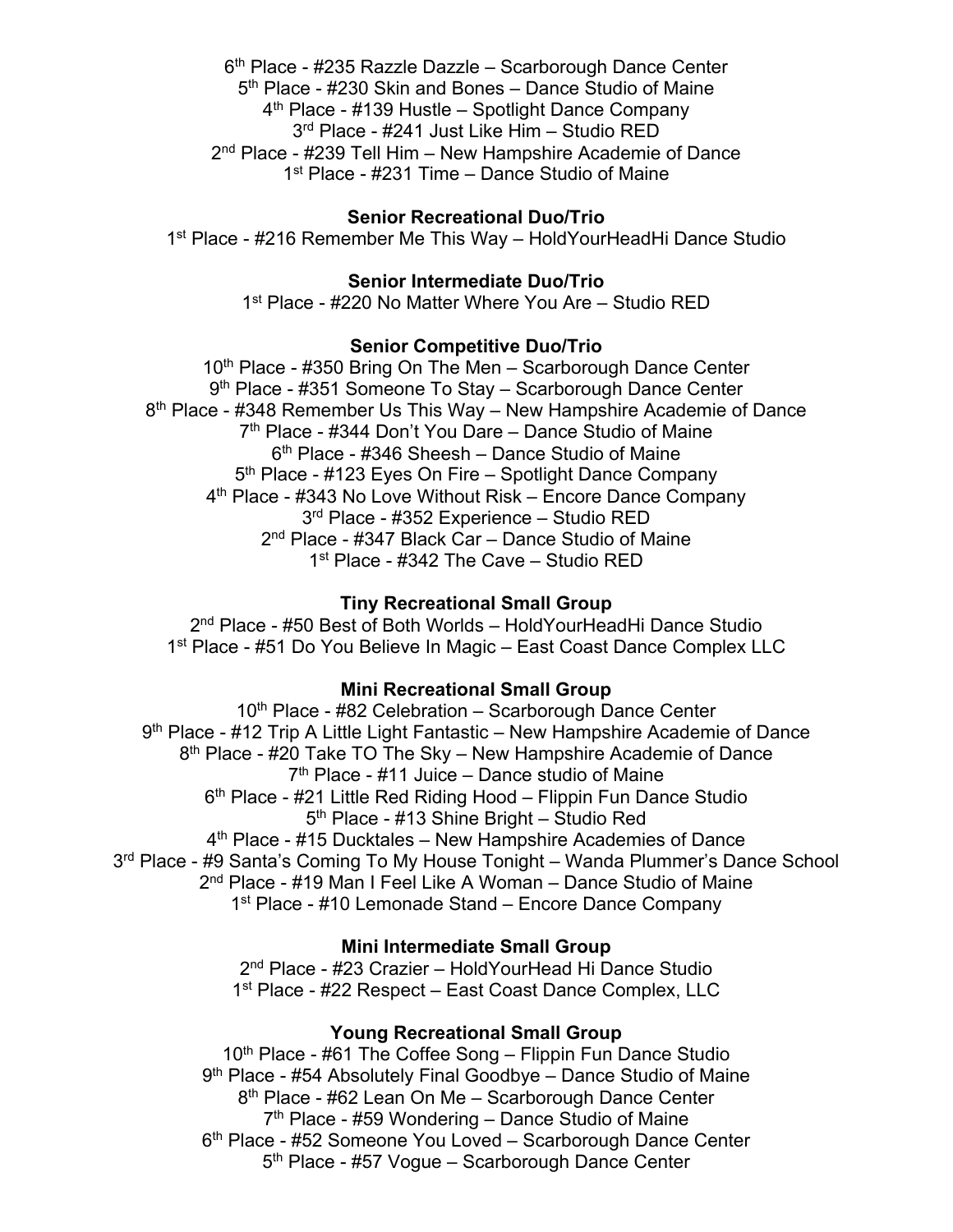4<sup>th</sup> Place - #45 Let's Twist Again - Scarborough Dance Center 3<sup>rd</sup> Place – Surf's Up – Dance Studio of Maine  $2<sup>nd</sup>$  Place - #66 9 to 5 – Scarborough Dance Center 1st Place - #60 Hero – Studio RED

## **Young Intermediate Small Group**

10<sup>th</sup> Place - #76 Clap Your Hands – Dance Studio of Maine 9<sup>th</sup> Place - #77 Almost Home – Flippin Fun Dance Studio 8<sup>th</sup> Place - #68 Invisible – New Hampshire Academie of Dance 7<sup>th</sup> Place - #80 Crayola Doesn't Make A Color For Your Eyes – New Hampshire Academie of Dance  $6<sup>th</sup>$  Place - #75 Istanbul – New Hampshire Academie of Dance 5<sup>th</sup> Place - #71 Quarantine – Flippin Fun Dance Studio 4<sup>th</sup> Place - #70 Carry You – Dance Studio of Maine 3<sup>rd</sup> Place - #73 Phone Home – Flippin Fun Dance Studio 2<sup>nd</sup> Place - #72 I'm Booked – Encore Dance Company 1<sup>st</sup> Place - #65 Burning House – Encore Dance Company

## **Young Competitive Small Group**

9<sup>th</sup> Place - #102 Brand New Day – Dance Studio of Maine 8<sup>th</sup> Place - #122 Groove is In The Heart – Miss Kelsey's Dance Studio 7th Place - #112 Amigas – Dance Studio of Maine  $6<sup>th</sup>$  Place - #120 Greatest Love – Encore Dance Company 5th Place - #121 Unstoppable – Dance Studio of Maine 4<sup>th</sup> Place - #97 Le Vie En Rose – Dance Studio of Maine 3<sup>rd</sup> Place - #91 Fly – Dance Studio of Maine 2nd Place - #125 Less Talk More Art – Dance Studio of Maine 1<sup>st</sup> Place - #107 Another One Bites The Dust – Dance Studio of Maine

#### **Teen Intermediate Small Group**

9<sup>th</sup> Place - #207 Rule The World – Hold Your Head Hi Dance Studio 8<sup>th</sup> Place - #202 Control – HoldYourHeadHi Dance Studio  $7<sup>th</sup>$  Place - #199 Monolo – New Hampshire Academie of Dance 6<sup>th</sup> Place - #90 Hit The Road Jack – Scarborough Dance Center 5<sup>th</sup> Place - #206 Cosmic Love – Camire School of Dance 4<sup>th</sup> Place - #79 Ain't No Mountain High Enough – Scarborough Dance Center 3<sup>rd</sup> Place - #200 Seven Nation Army – Camire School of Dance 2nd Place - #69 Steam Heat – Scarborough Dance Center 1<sup>st</sup> Place - #210 Mr Pinstripe Suit – Camire School of Dance

#### **Teen Competitive Small Group**

 $10<sup>th</sup>$  Place - #326 World Caves In – Dance Studio of Maine 9<sup>th</sup> Place - #188 Too Late Daddy – Spotlight Dance Company 8<sup>th</sup> Place - #317.1 Front Porch – New Hampshire Academie of Dance 7<sup>th</sup> Place - #174 Coffee In A Cardboard Cup- Spotlight Dance Company  $6<sup>th</sup>$  Place - #328 Rescue – New Hampshire Academie of Dance 5th Place - #322 Shout – Dance Studio of Maine 4th Place - #317 Distractions – Dance Studio of Maine 3rd Place - #316.1 Undone – East Coast Dance Complex LLC 2nd Place - #276 Don't Stop Me Now – Dance Studio of Maine 1<sup>st</sup> Place - #320 The Unknown – Scarborough Dance Center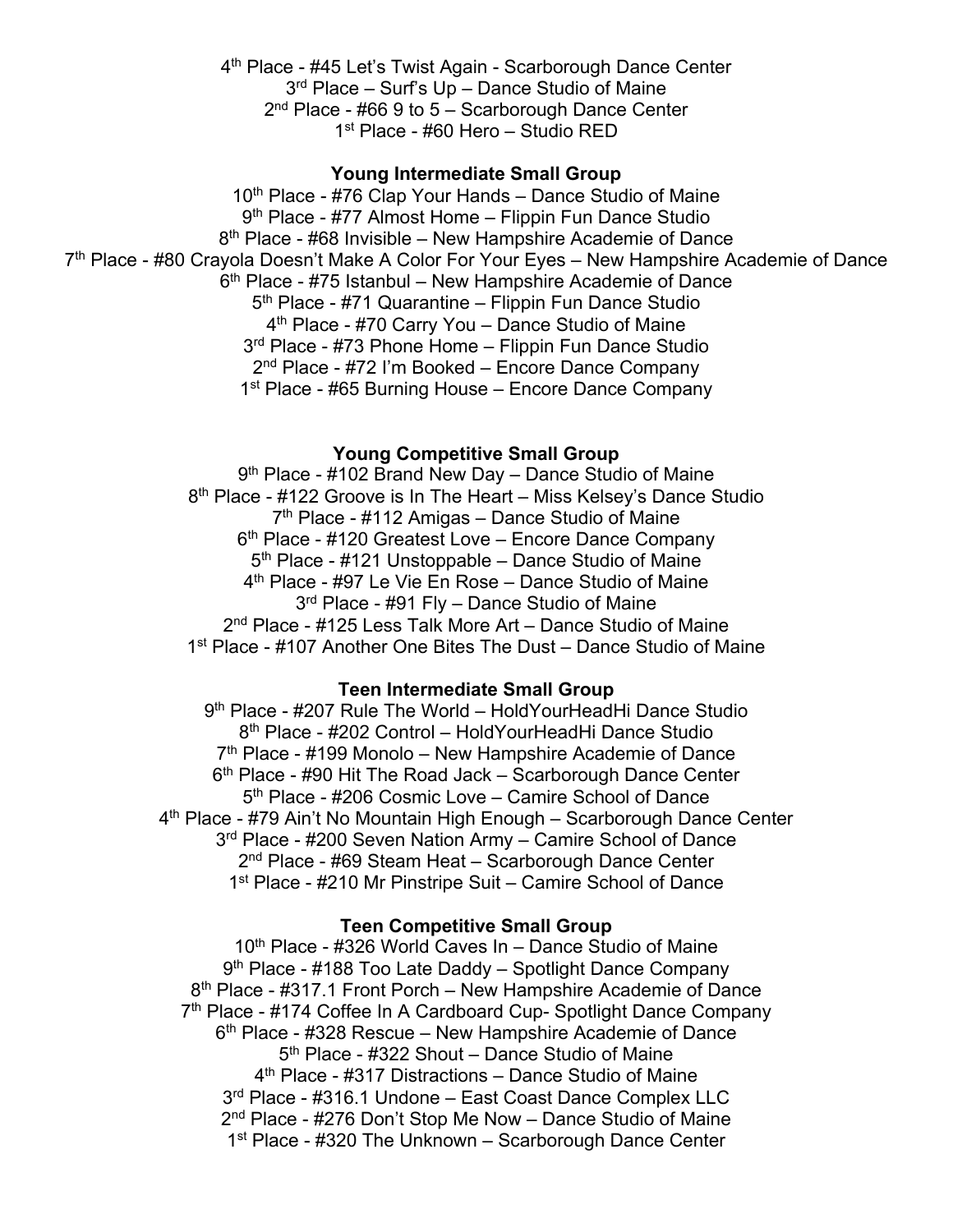## **Senior Competitive Small Group**

10th Place - #349 Wanderlust – Dance Studio of Maine 9<sup>th</sup> Place - #380 September – Dance Studio of Maine 8<sup>th</sup> Place - #357 Too Late – New Hampshire Academie of Dance  $7<sup>th</sup>$  Place - #423 So Real – Dance Studio of Maine 6<sup>th</sup> Place - #366 Ain't No Mountain High - Dance Studio of Maine 5th Place - #362 Millennial Playlist – Dance Studio of Maine 4th Place - #363 Sushi – Studio RED 3<sup>rd</sup> Place - #402 Selah – Dance Studio of Maine 2nd Place - #355 Me Museum – Encore Dance Company 1st Place - #356 Hallelujah – Studio RED

# **Adult Intermediate Small Group**

1st Place - #215 That's How We Do – Wanda Plummer's Dance School

# **Mini Recreational Large Group**

1st Place - #29 Hawaiian Rollercoaster Ride – Wanda Plummer's Dance School

## **Young Recreational Large Group**

9<sup>th</sup> Place - #25 Singing In The Rain – Curtain Call Performing Arts Academy 8th Place - #17 I Wanna Dance – Studio RED 7<sup>th</sup> Place – #24.1 Ninja Rap – Miss Kelsey's Dance Studio  $6<sup>th</sup>$  Place - #49 Just Sing – Spotlight Dance Company 5th Place - #38 Get Up – Studio RED 4<sup>th</sup> Place - #27 Surf Crazy – Wanda Plummer's Dance School 3rd Place - #28 I Wanna Party – Studio RED 2nd Place - #8 Imagine – Studio RED 1st Place - #24 Avatar – Studio RED

# **Young Intermediate Large Group**

3<sup>rd</sup> Place - #166 Mean Girls – Flippin Fun Dance Studio 2<sup>nd</sup> Place - #171 Checkmate – Flippin Fun Dance Studio 1st Place - #168 Illuminate – Studio RED

#### **Teen Intermediate Large Group**

 $4<sup>th</sup>$  Place - #217 Long Days – New Hampshire Academie of Dance 3<sup>rd</sup> Place - #213 Moving Closer – New Hampshire Academie of Dance 2nd Place - #218 Home To You – Studio RED 1<sup>st</sup> Place - #214 Want You Back - Studio RED

## **Teen Competitive Large Group**

 $10<sup>th</sup>$  Place - #309 Cry To Me – Dance Studio of Maine 9th Place - #304 Comin Fast – Scarborough Dance Center 8<sup>th</sup> Place - #312 Whatever Lola Wants – Scarborough Dance Center 7<sup>th</sup> Place - #298 Almost – Dance Studio of Maine 6th Place - #301 No Exit – Studio RED 5th Place - #308 Tainted Love – Scarborough Dance Center 4th Place - #310 I Wish – Studio RED 3rd Place - #296 Badri Ki Dulhania – Studio RED 2<sup>nd</sup> Place - #299 It's All Coming Back To Me – Scarborough Dance Center 1st Place - #302 Permanent – Dance Studio of Maine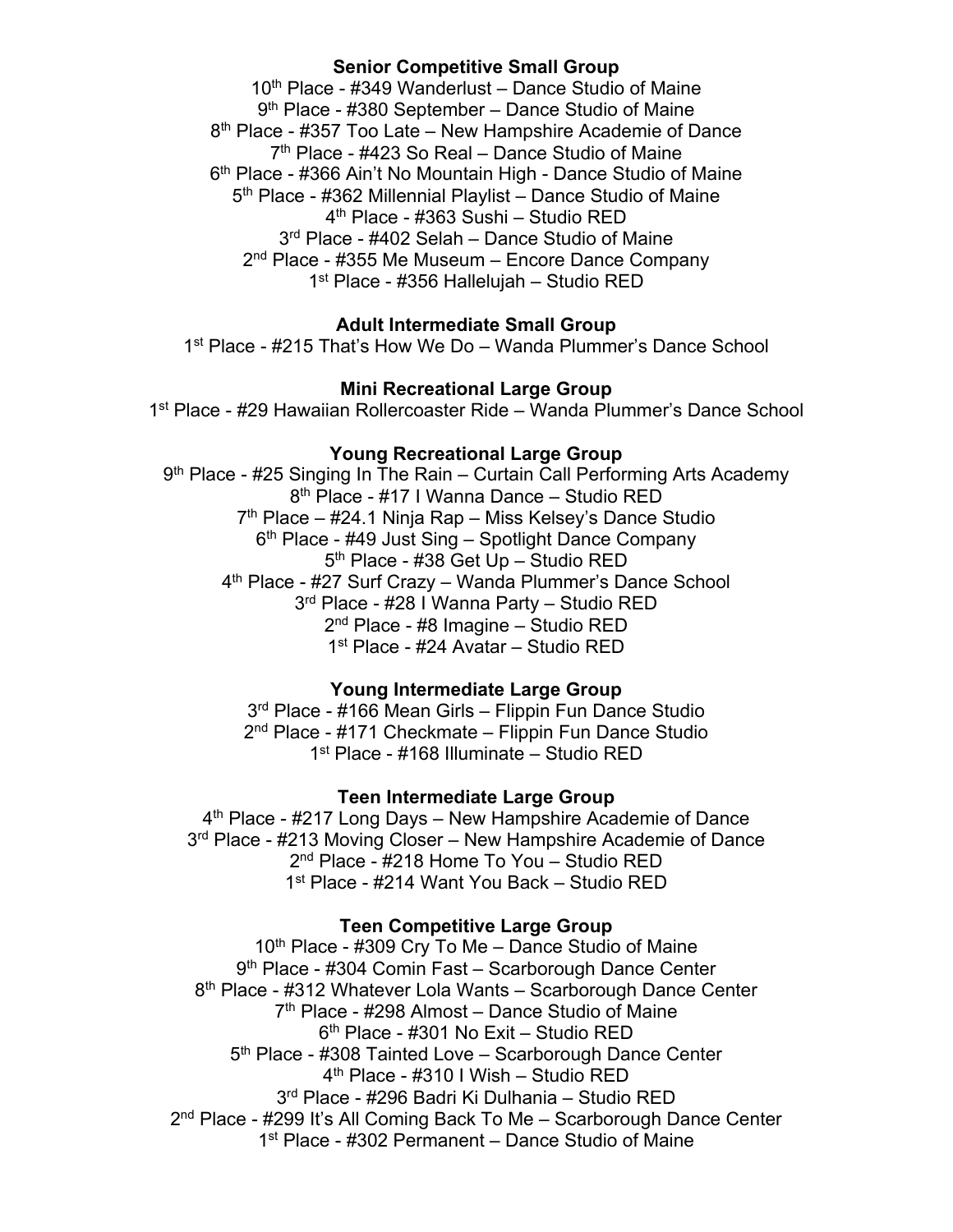## **Senior Competitive Large Group**

 $7<sup>th</sup>$  Place - #385 Baddies – Dance Studio of Maine  $6<sup>th</sup>$  Place - #387 Angel By The Winds – Studio RED 5<sup>th</sup> Place - #376 Georgie – Dance Studio of Maine 4th Place - #373 He Won't Hold You – Dance Studio of Maine 3rd Place - #368 Youth – Studio RED 2nd Place - #272 Break Ya Neck – Studio RED 1<sup>st</sup> Place - #369 Desoleil – Dance Studio of Maine

## **Young Recreational Line**

2<sup>nd</sup> Place - #30 We Run This – Encore Dance Company 1<sup>st</sup> Place - #26 No More Bad Days – Encore Dance Company

#### **Young Intermediate Line**

1<sup>st</sup> Place - #124 This Is Hip Hop – Encore Dance Company

## **Young Competitive Line**

3<sup>rd</sup> Place - #167 Material Girls – Encore Dance Company 2<sup>nd</sup> Place - #158 Grease Is The Word – Encore Dance Company 1<sup>st</sup> Place - #145 How To Be A Human – Encore Dance Company

#### **Teen Intermediate Line**

2nd Place - #204 Village – Studio RED 1<sup>st</sup> Place - #203 Brother – Encore Dance Company

#### **Teen Competitive Line**

1<sup>st</sup> Place - #248 Don't Act Like You Forgot – Encore Dance Company

#### **Adult Recreational Line**

2nd Place - #201 Rockin Robin – Wanda Plummer's Dance School 1<sup>st</sup> Place - #219 Friend Like Me – Wanda Plummer's Dance School

#### **Young Intermediate Production**

1<sup>st</sup> Place - #189 Little Black Dress – Flippin Fun Dance Studio

**Teen Competitive Production** 

1<sup>st</sup> Place - #341 Physical – Dance Studio of Maine

#### **Judges Choice Awards**

**Outstanding Entertainment** 

#21 Little Red Riding Hood – Flippin Fun Dance Studio #141 Bffs – Miss Kelsey's Dance Studio #302 Permanent – Dance Studio of Maine

#### **Showmanship**

#27 Surf Crazy – Wanda Plummer's Dance School #139 Hustle – Spotlight Dance Company #186 Rainbow – HoldYourHeadHi Dance Studio #219 Friend Like Me – Wanda Plummer's Dance School #248 Don't Act Like You Forgot – Encore Dance Company #364 Lady Marmalade – Scarborough Dance Center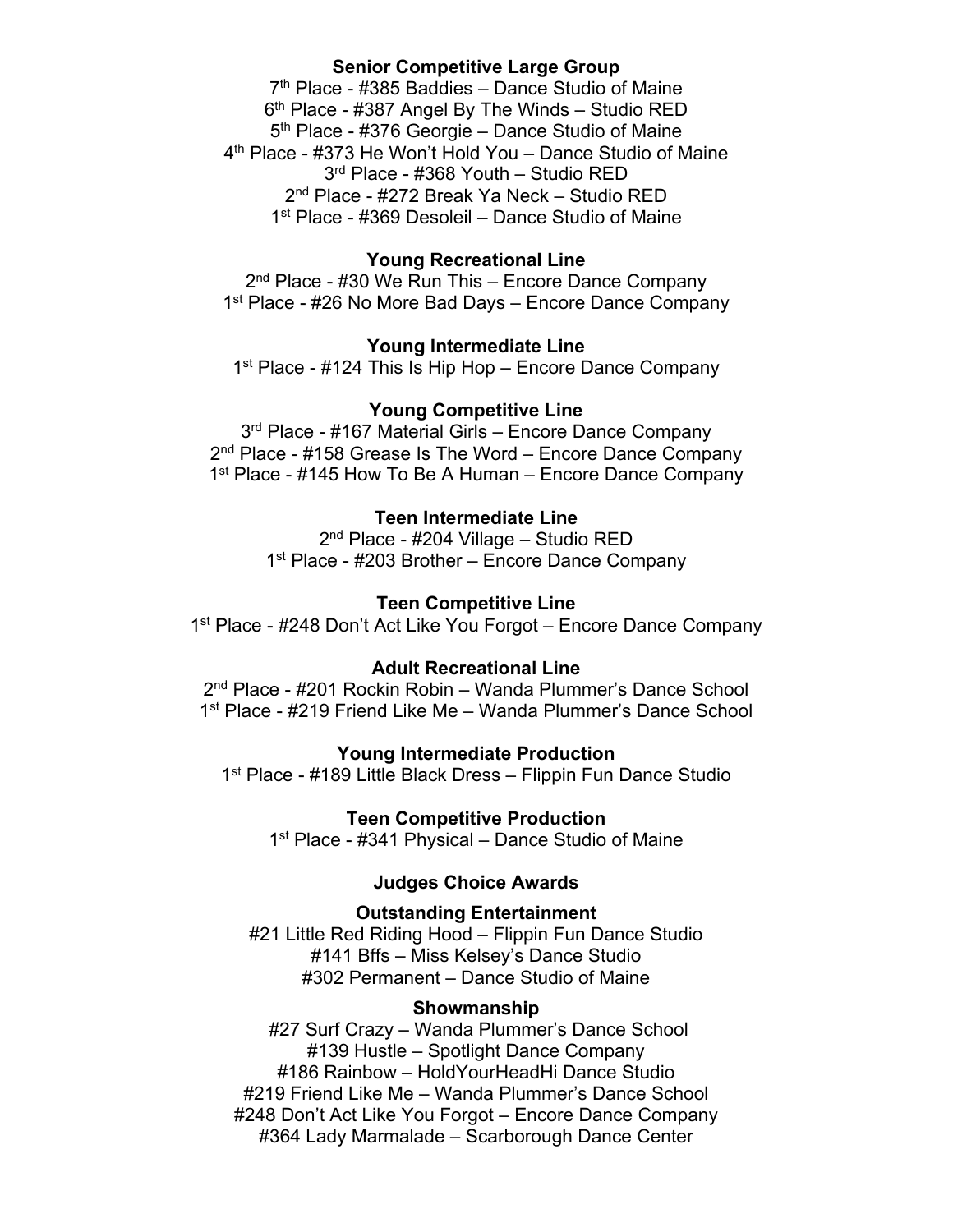# **Technical Excellence**

#65 Burning House – Encore Dance Academy #127 I'll Stand By You – East Coast Dance Complex #222 Jeux D'eau – Studio RED #299 It's All Coming Back to Me – Scarborough Dance Center #356 Hallelujah – Studio RED

# **Emotional Execution**

#42 Cover Me In Sunshine – Studio RED #100 A Mother Like You – New Hampshire Academie of Dance #217 Long Days – New Hampshire Academie of Dance #316 Fix You – Miss Kelsey's Dance Studio #348 Remember Us This Way – New Hampshire Academie Dance #373 He Won't Hold You – Dance Studio of Maine

# **Outstanding Choreography**

#59 Wondering – Dance Studio of Maine #210 Mr Pinstripe Suit – Camire School of Dance #316.1 Undone – East Coast Dance Complex LLC #355 Me Museum – Encore Dance Company

**ADCC Studio of Excellence-** New Hampshire Academie of Dance

**Overall High Point Studio Choreography -** #421 Temptations – Studio RED **Overall High Point Recreational Solo/Duo/Trio-** #34 Can't Touch This – Harper Bozek – Encore Dance Company **Overall High Point Recreational Group/Line/Production** #26 No More Bad Days – Encore Dance Company **Overall High Point Intermediate Solo/Duo/Trio-** #187.1 Chim Chim – Studio RED **Overall High Point Intermediate Group/Line/Production –** #22 Respect – East Coast Dance Complex LLC

**Overall High Point Competitive Solo/Duo/Trio -**#390 One Way or Another – Sarah Rosen – Scarborough Dance Center

**Overall High Point Competitive Group/Line/Production-** #356 Hallelujah – Studio RED

# **Artistic Adventures**

#12 Trip A Little Light Fantastic – New Hampshire Academies of Dance #27 Surf Crazy – Wanda Plummer's Dance School #49 Just Sing – Spotlight Dance Company #125 Less Talk More Art – Dance Studio of Maine #140 Throwback Love – Dance Studio of Maine #157 Proud – East Coast Dance Complex, LLC #214 Want You Back – Studio RED #217 Long Days – New Hampshire Academie of Dance #239 Tell Him – New Hampshire Academie Of Dance #281 I Don't Know My Own Strength – New Hampshire Academie of Dance #320 The Unknown – Scarborough Dance Center #329 Smoke Gets In Your Eyes – Scarborough Dance Center #332 For My Help – New Hampshire Academie of Dance #357 Too Late – New Hampshire Academie of Dance #364 Lady Marmalade – Scarborough Dance Center #390 One Way Or Another – Scarborough Dance Center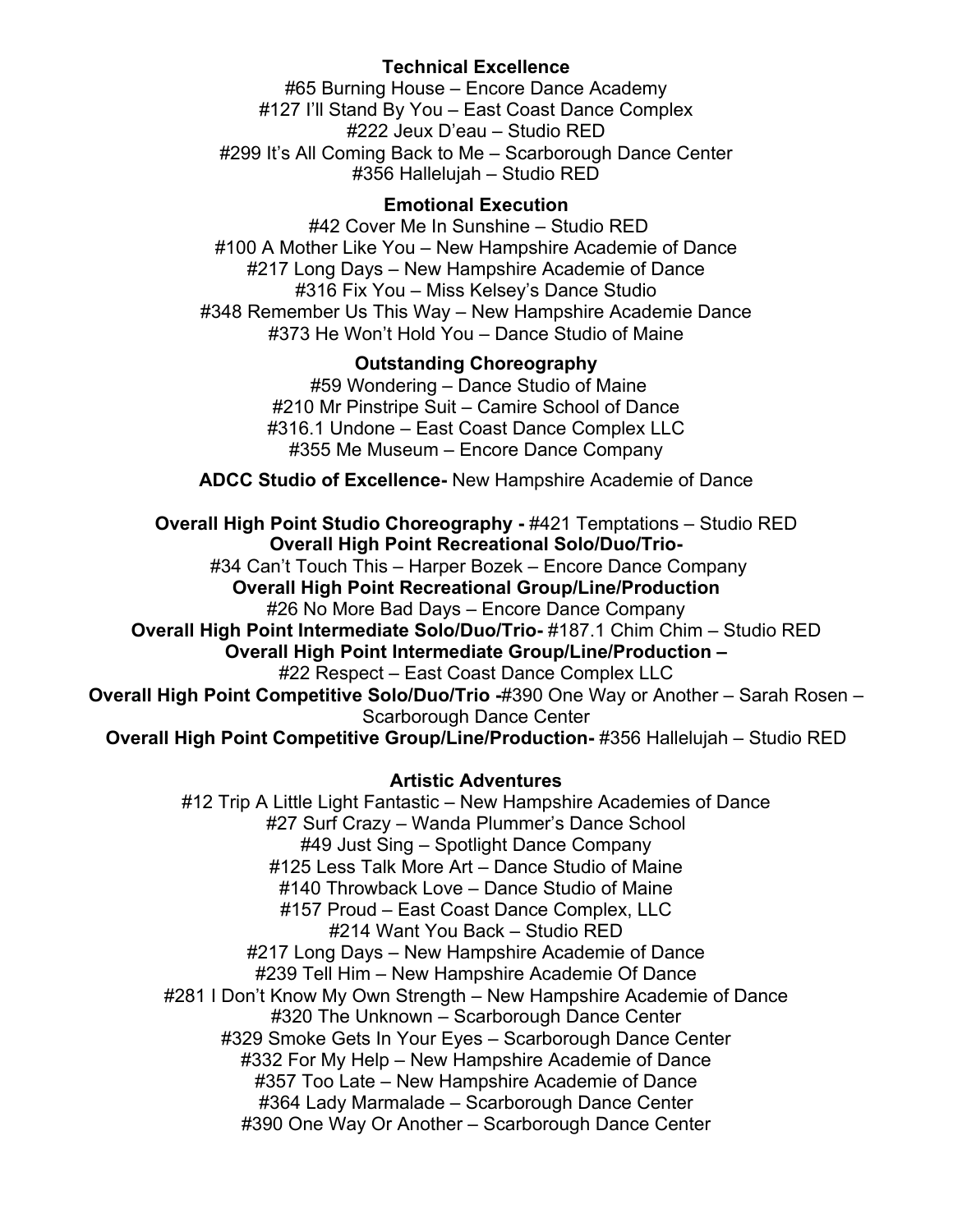# **Elite Team**

#4 Slow Down – East Coast Dance Complex #19 Man I Feel Like Woman – Dance Studio of Maine #22 Respect – East Coast Dance Complex LLC #24 Avatar – Studio RED #26 No More Bad Days – Encore Dance Company #34 Can't Touch This – Encore Dance Company #42 Cover Me In Sunshine – Studio RED #56 What the World Needs Now – Spotlight Dance Company #57 Vogue – Scarborough Dance Center #60 Hero – Studio RED #65 Burning House – Encore Dance Company #70 Carry You – Dance Studio of Maine #72 I'm Booked – Encore Dance Company #73 Phone Home – Flippin Fun Dance Studio #91 Fly – Dance Studio of Maine #95 Anything Goes – New Hampshire Academie of Dance #97 La Vie En Rose – Dance Studio Maine #100 A Mother Like You – New Hampshire Academie of Dance #107 Another One Bites The Dust – Dance Studio Of Maine #114 Flat Foot Floogie – Spotlight Dance Company #116 Don't Rain On My Parade – Spotlight Dance Company #120 Greatest Love – Encore Dance Company #123 Eyes On Fire – Spotlight Dance Company #127 I'll Stand By You – East Coast Dance Complex, LLC #140 Throwback Love – Dance Studio of Maine #144 Inseurties – Spotlight Dance Company #153 – L-O-V-E – East Coast Dance Complex LLC #155 Ain't Love A Kick – Dance Studio of Maine #157 Proud – East Coast Dance Complex, LLC #158 Grease Is The Word – Encore Dance Company #161 Tightrope – Dance Studio of Maine #165 Because We Can – Spotlight Dance Company #168 Illuminate – Special RED #173 Yo Mama – Flippin Fun Dance Studio #175 Vibes – Encore Dance Company #187.1 Chim Chim – Studio RED #193 Road Less Traveled – Wanda Plummer's Dance School #195 Lost Without You – Flippin Fun Dance Studio #200 Seven Nation Army – Camire School of Dance #203 Brother – Encore Dance Company #204 Village – Studio RED #210 Mr Pinstripe Suit – Camire School of Dance #214 Want You Back – Studio RED #217 Long Days – New Hampshrie Academie of Dance #218 Home To You – Studio RED #220 No Matter Where You Are – Studio RED #222 Jeux D'eau – Studio RED #224 I Don't Understand – New Hampshire Academie of Dance #225 Love Is Easy – New Hampshire Academie of Dance #226 Devil Went Down To Georgia – Camire School of Dance #231 Time – Dance Studio of Maine